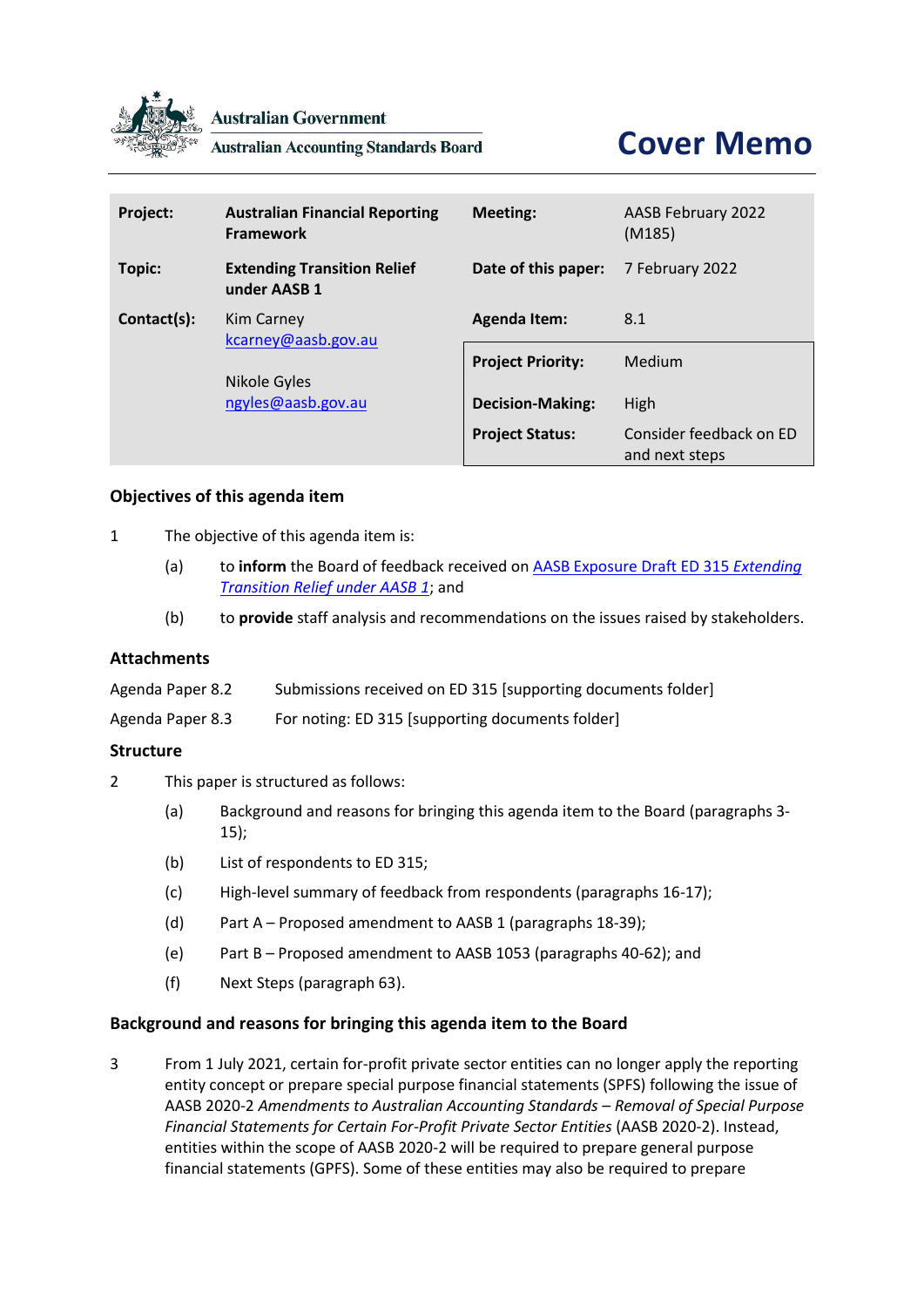consolidated financial statements for the first time if they historically applied the exemption in AASB 10 *Consolidated Financial Statements*. 1

*Optional exemption relating to the measurement of the assets and liabilities of subsidiaries, associates and joint ventures*

- 4 One subset of entities affected by the removal of SPFS is foreign-controlled proprietary companies. In many cases, these entities are subsidiaries of an overseas parent that prepares consolidated financial statements that include information about the entity and comply with IFRS Standards.
- 5 At the September 2021 AASB meeting,<sup>2</sup> the Board confirmed that the optional exemption in AASB 1 *First-time Adoption of Australian Accounting Standards* paragraph D16(a) – that permits a subsidiary that becomes a first-time adopter later than its parent to measure its assets and liabilities at the carrying amounts that would be included in the parent's consolidated financial statements – is currently only available where the entity's parent has adopted Australian Accounting Standards. That is, currently, the optional exemption cannot be applied where the parent adopted IFRS Standards instead.<sup>3</sup>
- 6 However, the Board acknowledged that the ability to use the information included in the parent's IFRS Standards-compliant financial statements on transition is expected to be helpful to subsidiaries in preparing their first Australian-Accounting-Standards financial statements.
- 7 At the November 2021 AASB meeting,<sup>4</sup> the Board considered a draft Exposure Draft (ED) and decided the ED would:
	- (a) propose an amendment to AASB 1 to allow affected entities to apply the optional exemption in AASB 1 where their parent has adopted either Australian Accounting Standards or IFRS Standards; and
	- (b) permit a for-profit or a not-for-profit (NFP) entity that becomes a first-time adopter of Australian Accounting Standards later than its parent to apply the optional exemption. This is because the objective of the optional exemption applies equally to all types of entities.<sup>5</sup>

## <span id="page-1-0"></span>*Entities transitioning to consolidated Tier 2 – Simplified Disclosures financial statements*

8 Another subset of entities affected by the removal of the reporting entity concept is entities that were preparing unconsolidated GPFS (Tier 2 – Reduced Disclosure Requirements). That is, the GPFS complied with all the recognition and measurement requirements in Australian Accounting Standards without presenting consolidated financial statements on the basis that

<sup>1</sup> The exemption in AASB 10 paragraph AusCFAus4.2 (as applicable to for-profit private sector entities prior to 1 July 2021) did not require the presentation of consolidated financial statements if neither the ultimate Australian parent entity nor the group were reporting entities.

<sup>2</sup> See [AASB Action Alert Issue No 210](https://www.aasb.gov.au/media/tv1frs10/210-actionalert.pdf) for a summary of the Board's key decisions at the September AASB meeting.

<sup>3</sup> The optional exemption in AASB 1 paragraph D16(a) is also available to an associate or joint venture that becomes a first-time adopter later than the entity that has significant influence or joint control over it. Where this is the case, a reference to 'parent' is to be read as a reference to 'investor' and a reference to 'subsidiary' is to be read as a reference to 'associate' or 'joint venture'.

<sup>4</sup> See [AASB Action Alert Issue No 211](https://www.aasb.gov.au/media/byim0vv1/211-actionalert.pdf) for a summary of the Board's key decisions at the November AASB meeting.

<sup>5</sup> When the IASB included the optional exemption in IFRS 1 *First-time Adoption of International Financial Reporting Standards*, the objective of the exemption was to eliminate the need for subsidiaries to keep two parallel sets of records, which would be burdensome and not beneficial to users. The exemption was also expected to ease some practical problems associated with the transition to IFRS Standards. The IASB was also of the view that the exemption would not diminish the relevance and reliability of the subsidiary's financial statements because it permits a measurement that is already acceptable in accordance with IFRS Standards in the consolidated financial statements of the parent.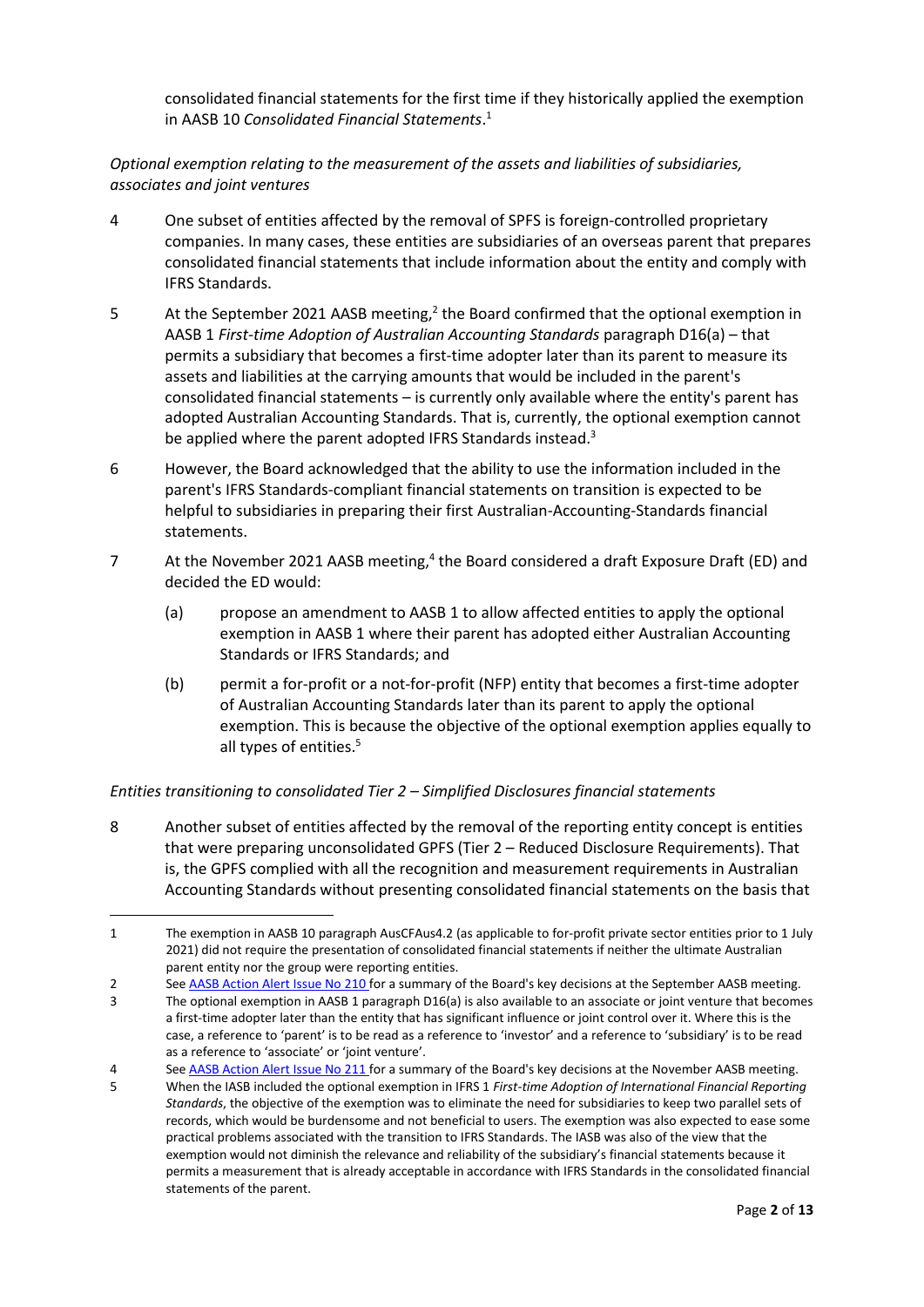neither the parent nor the group was a reporting entity. These entities include some Significant Global Entities (SGEs).

- 9 Some SGEs are required to prepare GPFS to comply with their SGE obligations to the Australian Taxation Office. However, some SGEs maintained they were non-reporting entities and therefore, if a parent entity, they continued to apply the exemption in AASB 10 that did not require the presentation of consolidated financial statements if neither the parent entity nor the group was a reporting entity.
- 10 However, as the 'reporting entity' definition in Australian Accounting Standards no longer applies to certain for-profit private sector entities, including SGEs, from 1 July 2021, these entities can no longer apply the consolidation exemption in AASB 10. Instead, they will be required to prepare consolidated financial statements for the first time.
- 11 These entities were not required to present consolidated financial statements in prior periods as outlined above. Further, their most recent Tier 2 GPFS complied with all relevant recognition and measurement requirements in Australian Accounting Standards. The Board noted an absence of specific guidance under Australian Accounting Standards for entities in this situation (i.e. transitioning from unconsolidated Tier 2 – Reduced Disclosure Requirements GPFS to consolidated Tier 2 – Simplified Disclosures GPFS).
- 12 However, the Board noted that specific guidance for entities that were preparing SPFS on the same basis – that is, their SPFS complied with all the recognition and measurement requirements in Australian Accounting Standards, without presenting consolidated financial statements, on the basis that neither the parent nor the group was a reporting entity – was included in AASB 1053 *Application of Tiers of Australian Accounting Standards* (paragraph 18A(b)) and explicitly permitted such entities to apply AASB 1, including the relief for the first-time preparation of consolidated financial statements, set out in Appendix C of AASB 1, to their transition to Tier 2 GPFS.
- 13 At the November 2021 AASB meeting,<sup>6</sup> the Board considered a draft ED and decided:
	- (a) the ED would propose extending the transition relief also to allow for-profit private sector entities transitioning from unconsolidated Tier 2 – Reduced Disclosure Requirements GPFS to consolidated Tier2 – Simplified Disclosures GPFS to apply AASB 1, when preparing consolidated financial statements for the first time; and
	- (b) the proposed transition relief should be limited to certain for-profit private sector entities. This is because NFP entities are not affected by the removal of SPFS and the reporting entity concept in Australian Accounting Standards at this time.

#### *Proposed effective date*

- 14 Affected entities are required to transition from SPFS or unconsolidated Tier 2 Reduced Disclosure Requirements GPFS from 1 July 2021 following the issue of AASB 2020-2. Therefore, the Board decided the ED would propose an effective date of annual periods ending on or after 30 June 2022.<sup>7</sup>
- <span id="page-2-0"></span>15 In December 2021, the Board issued AASB Exposure Draft ED 315 for public comments. Comments were due by 27 January 2022.

<sup>6</sup> See [AASB Action Alert Issue No 211](https://www.aasb.gov.au/media/byim0vv1/211-actionalert.pdf) for a summary of the Board's key decisions at the November AASB meeting.

<sup>7</sup> Staff note that this date is different to the application date of AASB 2020-2 (periods beginning on or after 1 July 2021). However, the Board is unable to issue an Australian Accounting Standard where the effective date has already passed. Therefore, an application date of periods ending on or after 30 June 2022 is appropriate as that would, in substance, cover the same group of affected entities, as most entities with a reporting period ending on or after 30 June 2022 would be expected to have a reporting period that began on or after 1 July 2021.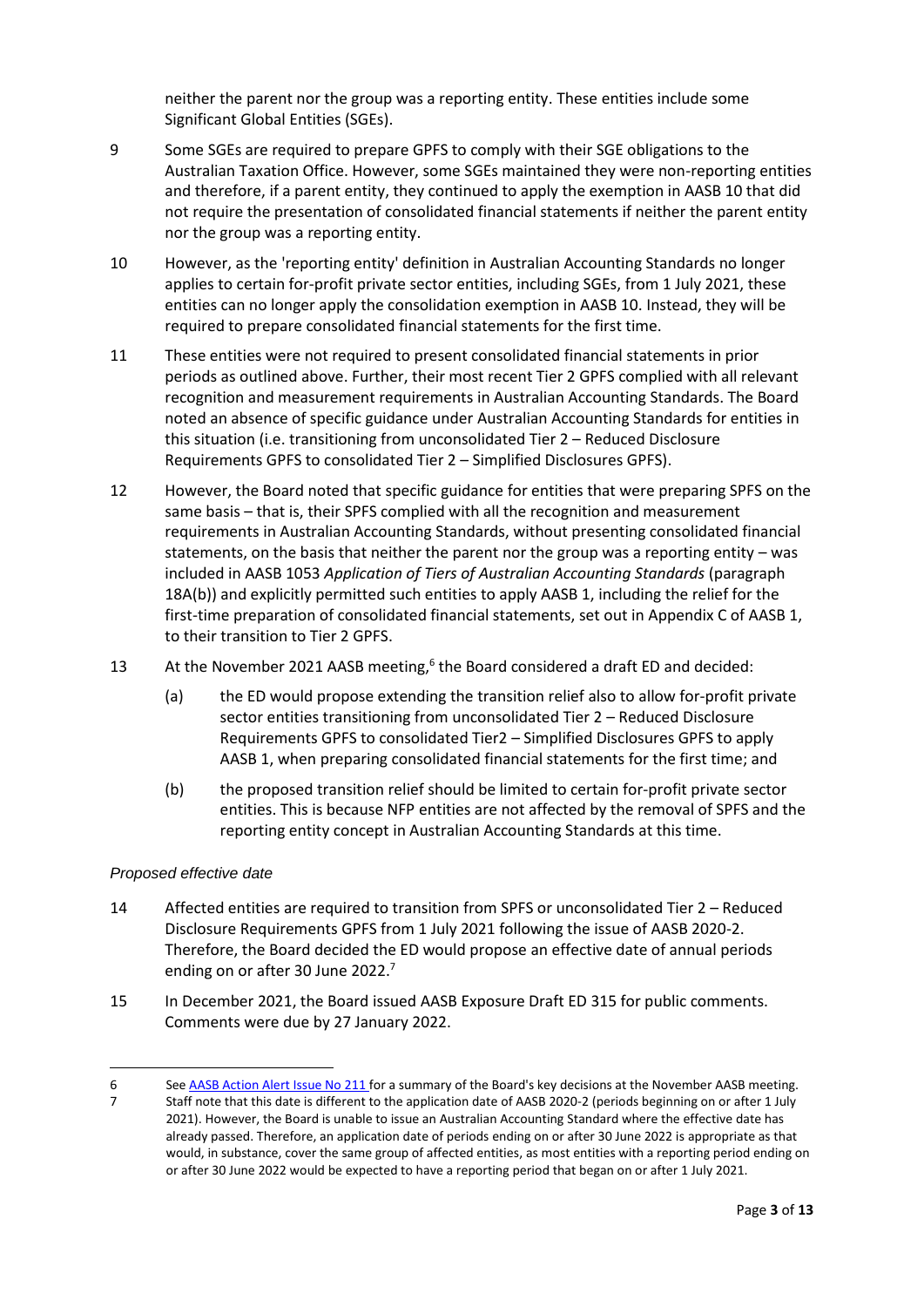## <span id="page-3-0"></span>**List of respondents to ED 315**

| Category                      | <b>Respondent</b>                                                      |
|-------------------------------|------------------------------------------------------------------------|
| 4 Professional Services firms | Deloitte                                                               |
|                               | PricewaterhouseCoopers (PwC)                                           |
|                               | <b>KPMG</b>                                                            |
|                               | Ernst & Young (EY)                                                     |
| 2 Professional Bodies         | Chartered Accountants Australia & New Zealand/CPA Australia<br>(CAANZ) |
|                               | Institute of Public Accountants (IPA)                                  |
| 1 Technical adviser           | David Hardidge                                                         |

## <span id="page-3-1"></span>**High-level summary of feedback from respondents**

- <span id="page-3-2"></span>16 Six of the seven<sup>8</sup> respondents to ED 315 supported the proposed amendment to AASB 1. Some respondents also provided additional feedback, which is considered in [Part A](#page-3-4) – [Proposed amendment to AASB 1.](#page-3-4)
- <span id="page-3-3"></span>17 Five of the seven respondents to ED 315 supported the proposed amendment to AASB 1053, with two respondents also providing feedback on the proposed amendment's scope. However, two<sup>9</sup> respondents suggested that the proposed amendment was not necessary. This feedback is considered in Part B – [Proposed amendment to AASB 1053.](#page-8-0)

## <span id="page-3-4"></span>**Part A – Proposed amendment to AASB 1**

<span id="page-3-5"></span>18 As noted in paragraph [16,](#page-3-2) most respondents were supportive of the proposed amendment to AASB 1. Deloitte, PwC, EY and David Hardidge provided additional feedback outlined below.

#### *Editorial amendments*

<span id="page-3-6"></span>19 Deloitte suggested the Board consider an editorial amendment to AASB 1 paragraph E8 to align the wording of paragraph E8 with the remainder of AASB 1. Staff note that this editorial amendment was recently made by AASB 2021-7 *Amendments to Australian Accounting Standards – Effective Date of Amendments to AASB 10 and AASB 128 and Editorial Corrections*. Therefore, no further action is needed.

#### **Question for Board members**

- Q1 Do Board members agree with the recommendation in paragrap[h 19](#page-3-6) that no further action is required regarding AASB 1 paragraph E8? If not, what do Board members suggest?
- <span id="page-3-7"></span>20 EY suggested an amendment to AASB 1 paragraph D13A for consistency with the proposed amendment to AASB 1 paragraph D16(a). As paragraph D13A refers to paragraph D16(a), staff agree that for consistency, an amendment should be made as marked up below:
	- *D13A Instead of applying paragraph D12 or paragraph D13, a subsidiary that uses the exemption in paragraph D16(a) may elect, in its financial statements, to measure cumulative translation differences for all foreign operations at the carrying amount that would be included in the parent's consolidated financial statements, based on the parent's date of transition to Australian Accounting Standards or IFRSs, if no*

<sup>8</sup> David Hardidge does not support the proposed amendment.

<sup>9</sup> EY and KPMG suggest that the proposed amendment is not necessary.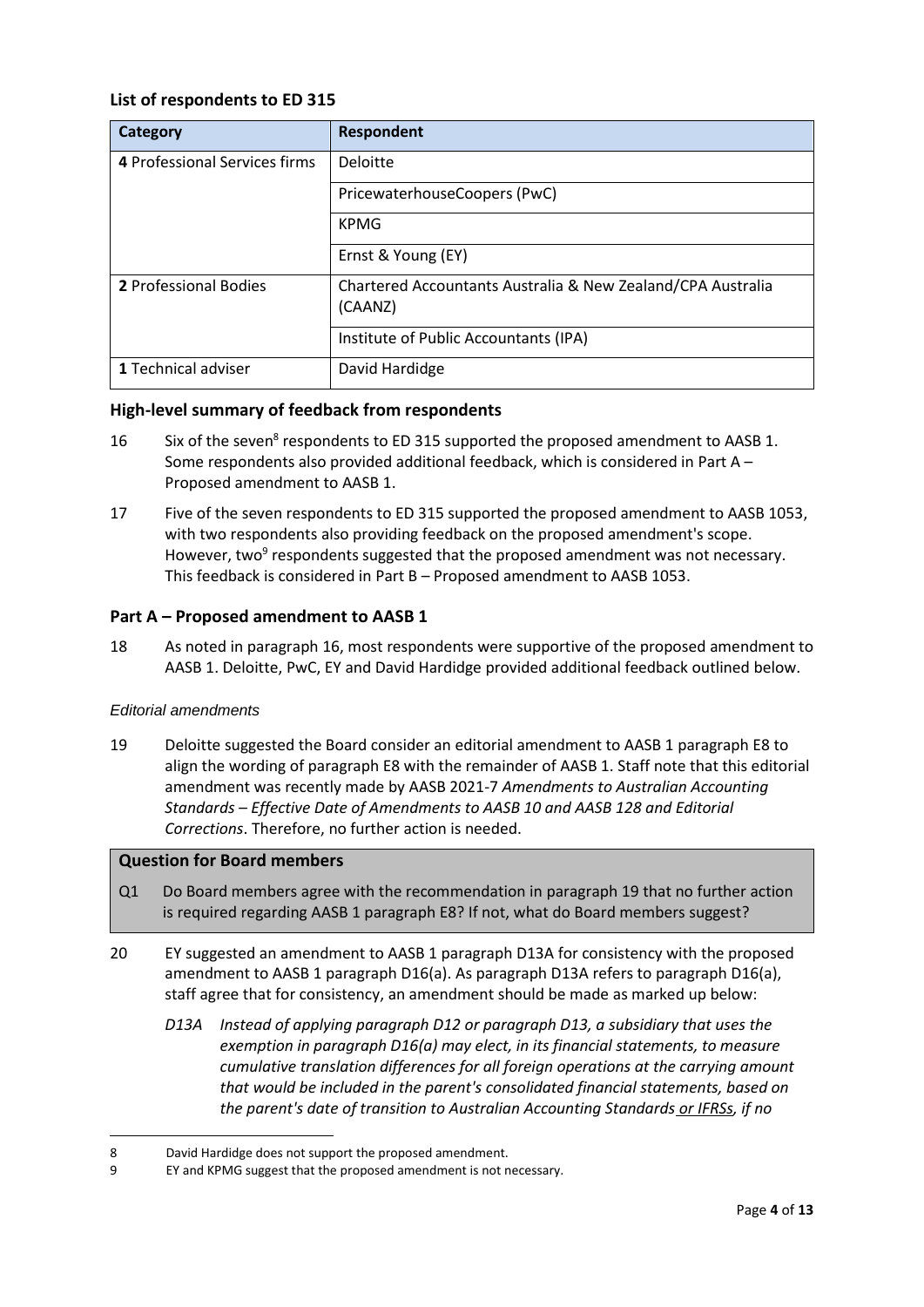*adjustments were made for consolidation procedures and for the effects of the business combination in which the parent acquired the subsidiary. A similar election is available to an associate or joint venture that uses the exemption in paragraph 16(a).*

### **Question for Board members**

- Q2 Do Board members agree with the recommendation in paragrap[h 20](#page-3-7) that an amendment should be made to AASB 1 paragraph D13A as marked up? If not, what do Board members suggest?
- 21 EY also suggested an amendment to AASB 1 paragraph D17. EY suggested that it would be helpful to clarify, by adding an Australian-specific paragraph, that the "… carrying amounts as in the financial statements of the subsidiary…" can be Australian Accounting Standards or IFRS Standards compliant. In their view, if not clarified, given the definition of first-time adopter in AASB 1 refers to Australian Accounting Standards, paragraph D17 would be limited to parents with subsidiaries that apply Australian Accounting Standards.

## Staff analysis and recommendation

- 22 Staff agree that AASB 1 paragraph D17 would only apply where a subsidiary complied with Australian Accounting Standards as currently drafted. However, staff note that if a parent has an overseas subsidiary (that prepares financial statements that comply with IFRS Standards), the parent could recognise amounts in the consolidated Australian Accounting Standards financial statements in respect of the subsidiary that are different from the amounts recognised in the subsidiary's separate IFRS Standards financial statements. Staff suggest this appears inconsistent with the objective of the exemption.
- 23 Staff note that, although AASB 1 paragraph D17 is included in an appendix of exemptions, paragraph D17 appears to be written as a requirement given the use of 'shall.' Further, the intention of paragraph D17 seems to be to ensure there is consistency between the amounts recognised in the consolidated financial statements and the subsidiary's separate financial statements. IFRS 1 paragraph BC63 states, "… if a parent adopts IFRSs later than a subsidiary, the parent cannot, in its consolidated financial statements, elect to change IFRS measurements that the subsidiary has already used in its financial statements, except to adjust for consolidation procedures and for the effects of the business combination in which the parent acquired the subsidiary".
- <span id="page-4-0"></span>24 For this reason, staff recommend clarifying that AASB 1 paragraph D17 can be applied where a subsidiary complies with either Australian Accounting Standards or IFRS Standards.

#### **Question for Board members**

Q3 Do Board members agree with the recommendation in paragrap[h 24](#page-4-0) that AASB 1 paragraph D17 should be clarified so that it can be applied where a subsidiary complies with either Australian Accounting Standards or IFRS Standards. If not, what do Board members suggest?

#### *Application to NFP entities*

25 As the proposed amendment to the optional exemption in AASB 1 paragraph D16(a) could be applied by NFP entities, PwC suggested the Board consider whether additional clarification is needed as to how NFP entities would comply with Australian Accounting Standards on an ongoing basis given the recognition and measurement differences between IFRS Standards and Australian Accounting Standards (as they apply to NFP entities). For example, if a NFP subsidiary measured its assets and liabilities at the amounts in the parent's IFRS Standardscompliant financial statements on initial recognition and those amounts differ from amounts that would otherwise have been recognised had the NFP entity applied the recognition and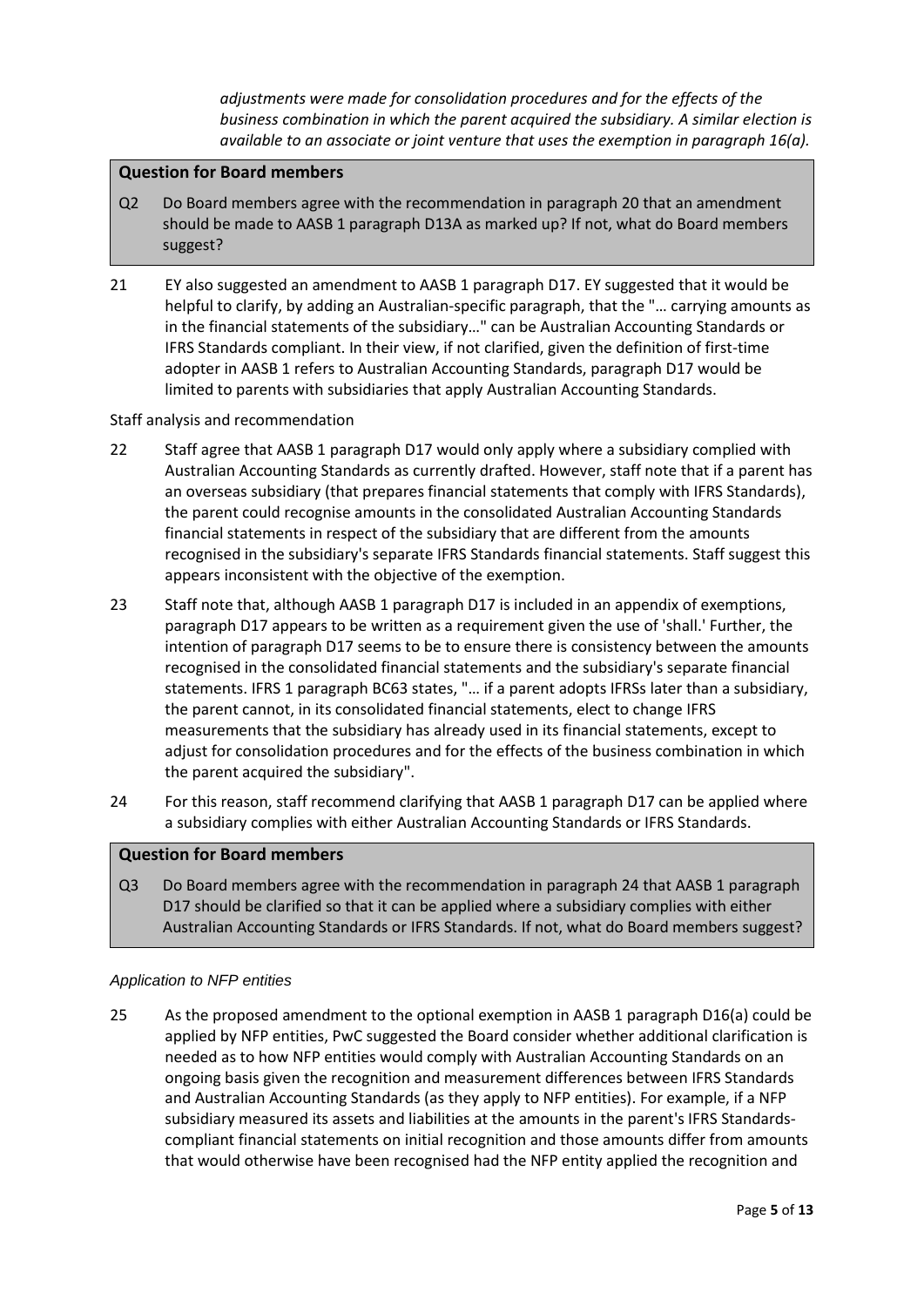measurement requirements in Australian Accounting Standards that apply specifically to NFP entities, what affect would this have.

Staff analysis and recommendation

- 26 As noted in paragraph [7\(b\),](#page-1-0) the Board previously discussed the application of the optional exemption to NFP entities. At the time, the Board tentatively decided that the proposed amendment could be applied by a for-profit or a NFP entity that becomes a first-time adopter of Australian Accounting Standards later than its parent because the objective of the optional exemption applies equally to all types of entities.
- 27 The application of the optional exemption, currently and with the proposed amendment, is consistent in respect of NFP entities (i.e. it cannot be applied if it does not result in compliance with Australian Accounting Standards (as they apply to NFP entities)).
- <span id="page-5-0"></span>28 Staff are aware of some NFP entities that claim compliance with IFRS Standards.<sup>10</sup> However, staff note that even where a NFP entity claims compliance with Australian Accounting Standards, they cannot claim compliance with IFRS Standards where they are required to apply the NFP-specific recognition and measurement requirements in Australian Accounting Standards and those requirements differ from requirements in IFRS Standards. Staff note that NFP-specific requirements are not optional; NFP entities must apply them. Accordingly, staff recommend no change to the proposals in the ED for the following reasons:
	- (a) a NFP entity cannot 'opt up' and elect to comply with for-profit entity accounting requirements where there is a NFP-specific requirement. The Board discussed this matter in March 2020 and decided "that any entity should not be able to elect to be a for-profit (FP) entity, due to concerns with possible abuse of such an election."<sup>11</sup> Further, paragraph BC2 o[f AASB Exposure Draft ED](https://www.aasb.gov.au/admin/file/content105/c9/ACCED291_06-19.pdf) 291 *Not-for-Profit Entity [Definition and Guidance](https://www.aasb.gov.au/admin/file/content105/c9/ACCED291_06-19.pdf)* notes that "… The classification of an entity as a for-profit (FP) entity or a NFP entity is important because the application of the Standards can differ depending on whether an entity is classified as a FP or NFP entity. Different recognition, measurement, presentation and disclosure requirements can apply to an entity depending on whether it is a FP or NFP entity."
	- (b) a NFP entity would be unable to apply the optional exemption (including the proposed amendment) if the IFRS Standards compliant amounts in their parent's financial statements do not comply with Australian Accounting Standards (as they apply to NFP entities).<sup>12</sup>
	- (c) the proposals in the ED are consistent with the application of the optional exemption currently. That is, staff consider that currently, a NFP entity could also be unable to apply the optional exemption in a situation where the NFP entity has a for-profit parent. 13

<sup>10</sup> For example: see 'About this Report', The Hospitals Contribution Fund of Australia Ltd 30 June 2021 Financial [Report](https://www.hcf.com.au/about-us/about-HCF/governance-and-structure/annual-report) and Note 1(b), [CPA Australia Ltd 31 December 2020 Financial Statements.](https://content.cpaaustralia.com.au/-/media/corporate/allfiles/AnnualReport-2020/pdfs/CPA_Australia_Integrated_Report_2020_Full_Report.pdf)

<sup>11</sup> Minutes from the **AASB March 2020 meeting**.

<sup>12</sup> For example, this could be the case where a NFP entity received a donation of land and buildings. Under IFRS Standards, the land and buildings would likely be measured at their cost of nil, and under Australian Accounting Standards (as they apply to NFP entities), the land and buildings would be measured at fair value. As the IFRS Standards compliant information does not comply with Australian Accounting Standards (as they apply to NFP entities), including these amounts in the NFP entity's financial statements would result in the NFP entity preparing financial statements that do not comply with Australian Accounting Standards (as they apply to NFP entities).

<sup>13</sup> For example, even if a for-profit parent prepares consolidated financial statements that comply with Australian Accounting Standards, the NFP entity would not be able to use the amounts included in the parent's consolidated financial statements if the amounts do not comply with Australian Accounting Standards (as they apply to NFP entities).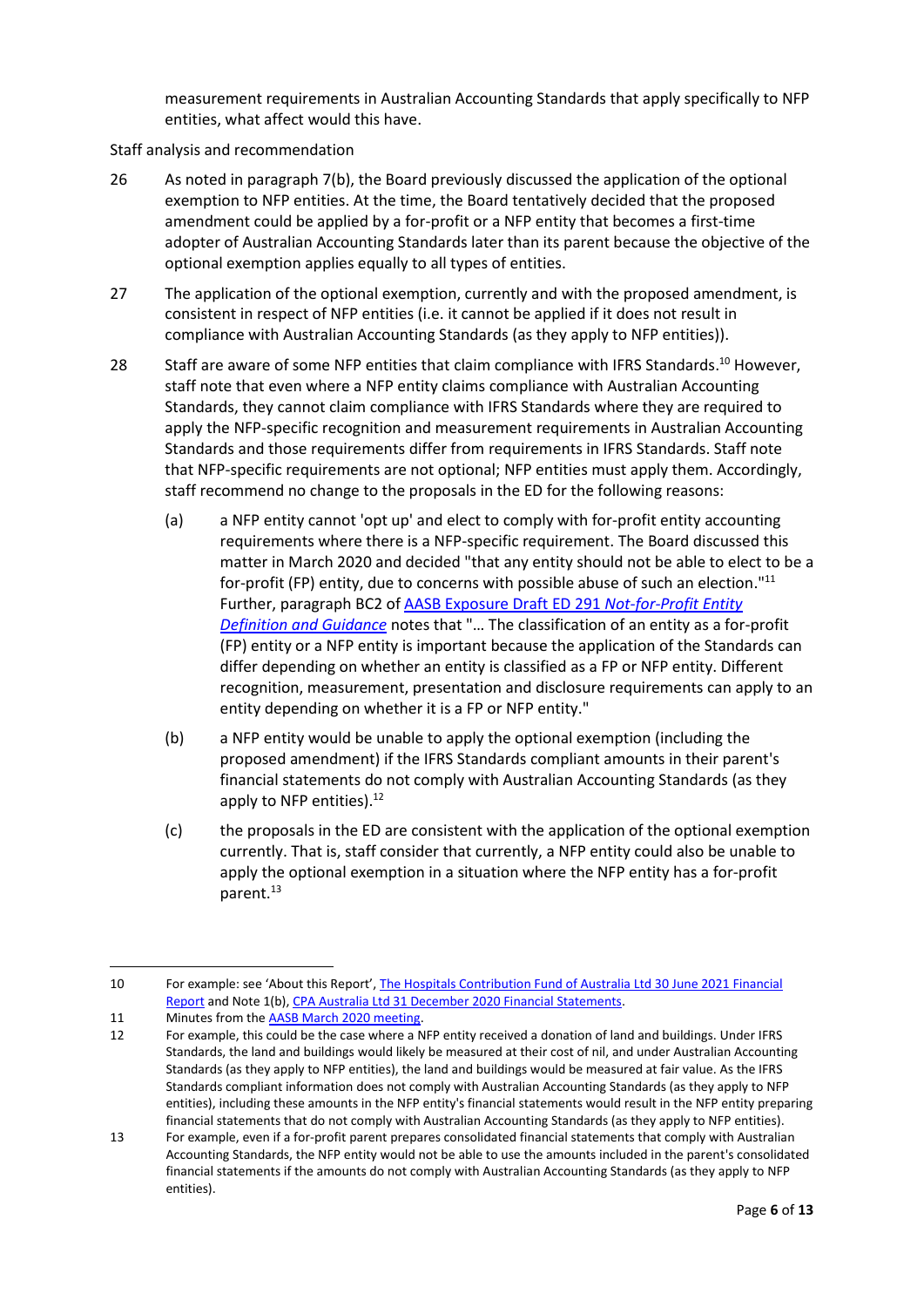- (d) where a for-profit parent prepares consolidated financial statements for a mixed group (i.e. a group that includes for-profit and NFP entities), all entities are considered for-profit for the purposes of the consolidated financial statements.14,15
- 29 In addition to the above, staff note that AASB 1 applies to an entity's first Australian-Accounting-Standards financial statements. An entity's first Australian-Accounting-Standards financial statements are the "first annual financial statements in which an entity adopts Australian Accounting Standards, by an explicit and unreserved statement of compliance with Australian Accounting Standards."<sup>16</sup> Therefore, to apply AASB 1 and the optional exemption, the resulting financial statements must comply with Australian Accounting Standards (including NFP-specific requirements, where applicable). If applying the optional exemption would not result in financial statements that comply with Australian Accounting Standards (including NFP-specific requirements, where applicable), in staff's view, an entity cannot apply the optional exemption.
- <span id="page-6-0"></span>30 Whilst staff do not recommend any changes to the proposed amendment, staff recommend that the Basis for Conclusions clarifies that the optional exemption cannot be applied by an NFP entity where compliance by the parent with either Australian Accounting Standards or IFRS Standards does not result in compliance with Australian Accounting Standards (as they apply to NFP entities).<sup>17</sup>

## **Questions for Board members**

- Q4 Do Board members agree with the recommendation in paragrap[h 28](#page-5-0) that no changes are required to the scope of the proposed amendment to AASB 1 paragraph D16(a). That is, the proposed amendment should be available to for-profit and NFP entities. If not, what do Board members suggest?
- Q5 Do Board members agree with the recommendation in paragrap[h 30](#page-6-0) to clarify in the Basis for Conclusions that the optional exemption cannot be applied by an NFP entity where compliance by the parent with either Australian Accounting Standards or IFRS Standards does not result in compliance with Australian Accounting Standards (as they apply to NFP entities). If not, what do Board members suggest?

#### *The interpretation of 'Australian Accounting Standards' is too narrow*

31 Whilst understanding the reasoning for the change, one respondent (a technical adviser) disagrees with the proposed amendment. In their view, the reference to Australian Accounting Standards in AASB 1 paragraph D16(a) should not be read as excluding financial statements prepared on a measurement basis that is equivalent to Australian Accounting Standards (e.g. IFRS Standards).

<sup>14</sup> AASB 10 paragraph 19 requires that a "parent shall prepare consolidated financial statements using uniform accounting policies for like transactions and other events in similar circumstances". Paragraph B87 also states that if "a member of the group uses accounting policies other than those adopted in the consolidated financial statements for like transactions and events in similar circumstances, appropriate adjustments are made to that group member's financial statements in preparing the consolidated financial statements to ensure conformity with the group's accounting policies."

<sup>15</sup> Staff also understand there could be circumstances where a for-profit entity subsidiary might be unable to use the information in their parent's IFRS Standards compliant financial statements due to different accounting treatments (e.g. entities in the exploration and evaluation sector).

<sup>16</sup> AASB 1 Appendix A.

<sup>17</sup> Alternatively, the Board may prefer to limit the application of the proposed amendment to for-profit entities only. However, staff do not recommend this option as it could disadvantage NFP entities transitioning to Australian Accounting Standards that would be able to use the information in their parent's IFRS Standards compliant financial statements because none of the NFP-specific requirements in Australian Accounting Standards apply to the NFP entity. Staff also note that transition might become more relevant subject to the outcomes of the NFP Financial Reporting Framework Project.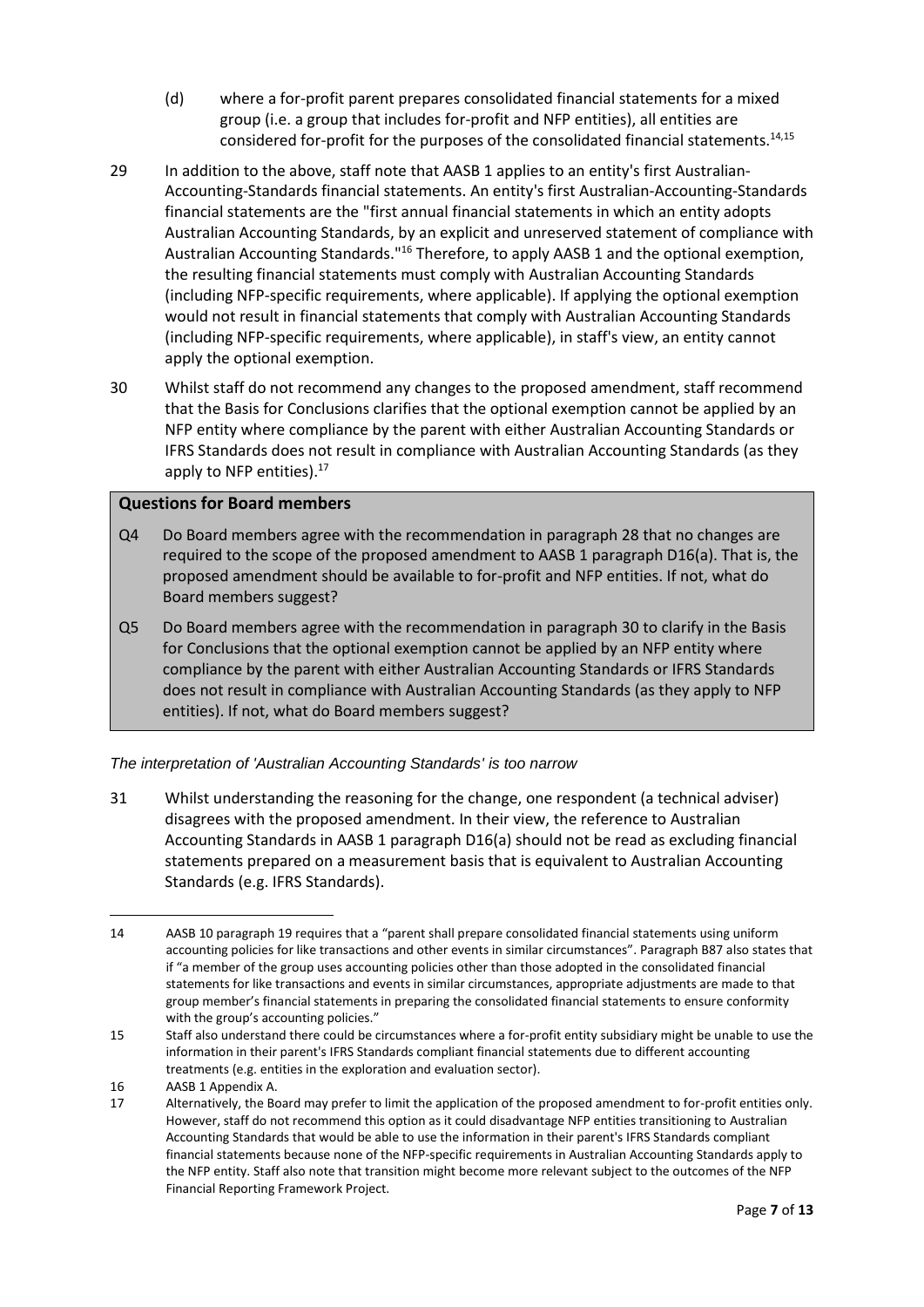- 32 The respondent noted that the provisions of AASB 1 paragraph D16(a) have been around since the start of IFRS in Australia and they are not aware of this issue being raised, either for companies moving to IFRS [as applied in Australia] on initial adoption in 2005, or subsequently moving from SPFS to GPFS. The respondent also noted that it was common for Australian subsidiaries to adopt IFRS [as applied in Australia] later than their parents when IFRS Standards were first introduced. This is because overseas parents often have December balance dates, and Australian entities often have June balance dates, so overseas parent entities had usually already commenced applying IFRS Standards in their jurisdiction when the Australian subsidiary transitioned. Further, the drafting of paragraph D16 in the accounting standards of other jurisdictions such as New Zealand and Singapore is consistent with AASB 1 (as currently drafted). Therefore, if the reference to Australian Accounting Standards in AASB 1 is limiting to Australian Accounting Standards only, and does not include IFRS or IFRS-equivalent Standards, the respondent suggested that presumably other jurisdictions would have similar concerns about applying the optional exemption.
- 33 Even though in the respondent's view, the proposed amendment is too narrow, they also noted that the proposed amendment would not be effective for countries adopting IFRSequivalent Standards. This could include financial statements prepared in the European Union, Singapore and Hong Kong that do not include a statement of compliance with IFRS Standards. Consequently, an entity would not be able to use information included in its parent's financial statements, where those financial statements comply with IFRS-equivalent Standards and not IFRS Standards.

Staff analysis and recommendation

- 34 When the Board first discussed this issue at the September 2021 AASB meeting, staffs' view was that the reference in AASB 1 paragraph D16(a) to Australian Accounting Standards, when the first principal version of AASB 1 was issued in 2004, was intentional and limited the application of the paragraph to the circumstance where the parent entity has applied Australian Accounting Standards only. Staff also noted that the 'double reference' to Australian Accounting Standards or IFRS Standards in other sections of AASB 1 was intentional. Further, Australian Accounting Standards are defined, so the reference to Australian Accounting Standards could not be read to include IFRS Standards (for example). Therefore, staff presumed the omission of a reference to IFRS Standards in AASB 1 paragraph D16(a) was intentional. The Board agreed.
- 35 The Board also noted that the limitation or otherwise of the reference to Australian Accounting Standards in AASB 1 paragraph D16(a) may not have been an issue when Australia transitioned to IFRS-equivalent Standards in 2005 as all entities (i.e. parent and subsidiaries) were transitioning simultaneously. For this reason, AASB 1 paragraph D16(a) was not practically available.
- 36 For these reasons, staff continue to be of the view that the proposed amendment to paragraph D16(a) is required.
- 37 However, staff acknowledge that the drafting of the proposed amendment would limit the application of the optional exemption to circumstances where a parent's financial statements state compliance with IFRS Standards (or Australian Accounting Standards) and would not include circumstances where a parent complies with accounting standards that are IFRSequivalent Standards.
- 38 Staff note that the 'limitation' of the proposed amendment to IFRS Standards or IFRSequivalent Standards was also considered by the Board at the September 2021 AASB meeting.
- <span id="page-7-0"></span>39 Staff considered that there could be merit in expanding the scope of the proposed amendment to include circumstances where a parent's financial statements comply with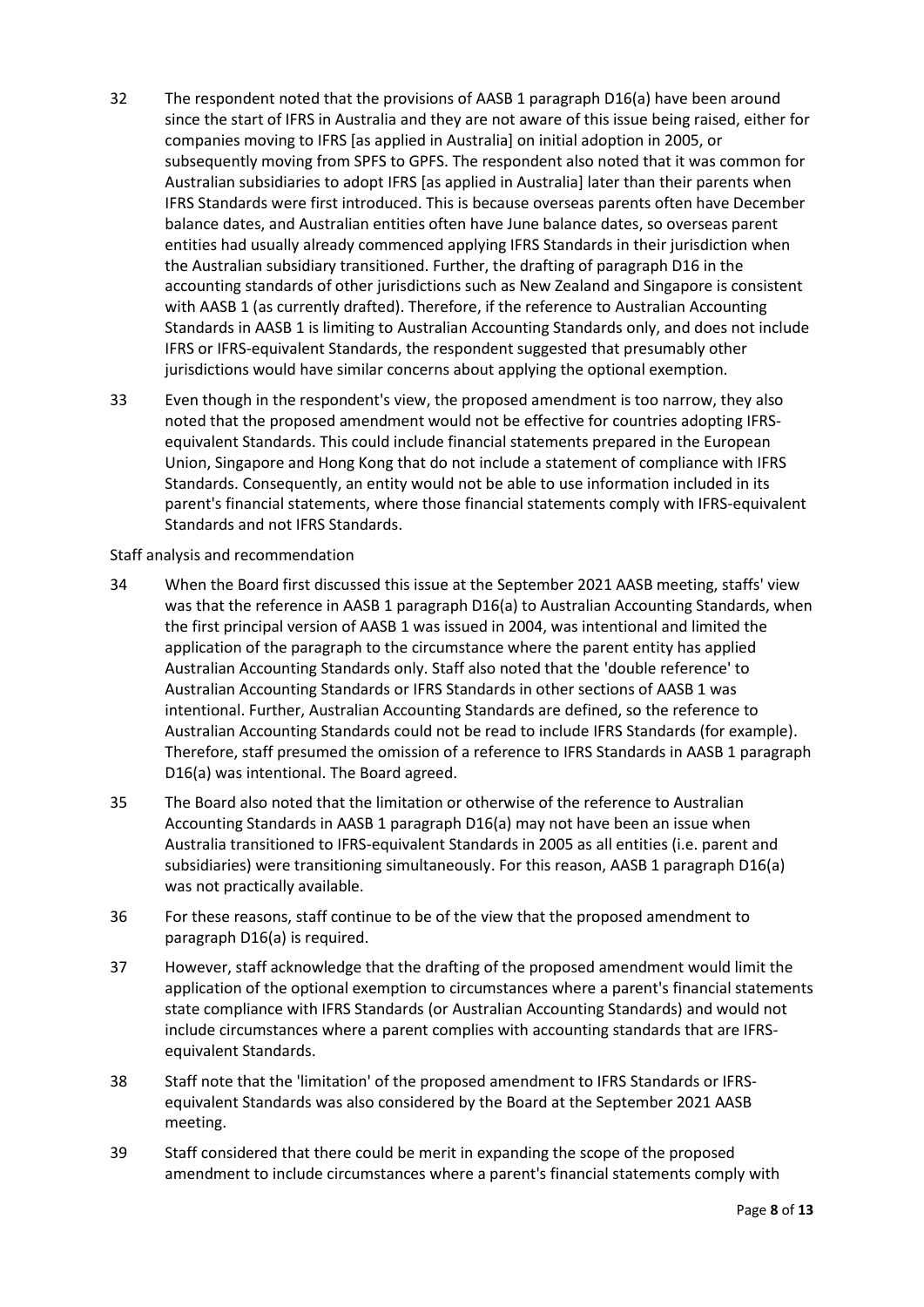IFRS-equivalent Standards rather than just IFRS Standards. However, staff do not recommend any changes. Staff note that the reference to IFRS Standards in the proposed amendment is consistent with the remainder of AASB 1. Further, staff are concerned there could be unintended consequences if the drafting of the proposed amendment was extended to include IFRS-equivalent Standards. This could include difficulty assessing what IFRSequivalent Standards are. Instead, staff suggest noting in the Basis for Conclusions that the Board considered this issue and decided not to expand the scope of the amendment.

### **Question for Board members**

Q6 Do Board members agree with the recommendation in paragrap[h 39](#page-7-0) that no changes are required to the proposed amendment to AASB 1 paragraph D16(a). That is, the proposed amendment should only be available where an entity's parent has applied IFRS Standards (or Australian Accounting Standards). If not, what do Board members suggest?

## <span id="page-8-0"></span>**Part B – Proposed amendment to AASB 1053**

#### *Is the proposed amendment necessary?*

- <span id="page-8-1"></span>40 As noted in paragraph [17,](#page-3-3) most respondents to ED 315 supported the proposed amendment. For this reason, only dissenting comments have been considered in this section.
- <span id="page-8-2"></span>41 However, two respondents to ED 315 suggested that the proposed amendment to AASB 1053 was unnecessary. In summary, both KPMG and EY suggested that because the unconsolidated GPFS are separate financial statements, in preparing the consolidated financial statements, the entity would be applying Tier 2 requirements (in the consolidated financial statements) for the first time (if they have not previously prepared consolidated financial statements in the past). Therefore, the entity can use AASB 1 without the proposed amendment, as they would be a first-time adopter of Australian Accounting Standards in the consolidated financial statements.
- <span id="page-8-3"></span>42 This is because an entity can be a first-time adopter in relation to a set of financial statements – for example, each of its separate and individual or consolidated financial statements – rather than in relation to the (legal) entity.
- 43 AASB 1 paragraph D17, although written in the context of a parent becoming a first-time adopter later than its subsidiary and vice versa, appears to support the view that two 'firsttime adoptions' are possible for separate and consolidated financial statements, respectively. AASB 1 paragraph D17 states, "… if a parent becomes a first-time adopter for its separate financial statements earlier or later than for its consolidated financial statements, it shall measure its assets and liabilities at the same amounts in both financial statements, except for consolidation adjustments."
- <span id="page-8-4"></span>44 As EY consider the proposed amendment is unnecessary, they suggested the Board could explain in the Basis for Conclusions that an entity should apply AASB 1 for the first-time adoption of Australian Accounting Standards in its separate financial statements and, if at a different date, then also for its consolidated financial statements.

Staff analysis and recommendation

45 Staff note that the term 'entity' is not defined in Australian Accounting Standards. However, the *Conceptual Framework for Financial Reporting* (CF) considers the 'reporting entity,' which is the entity preparing the financial statements. $^{18}$ 

<sup>18</sup> Paragraph 3.10 of the CF states that "A reporting entity is an entity that is required, or chooses, to prepare financial statements. A reporting entity can be a single entity or a portion of an entity or can comprise more than one entity. A reporting entity is not necessarily a legal entity."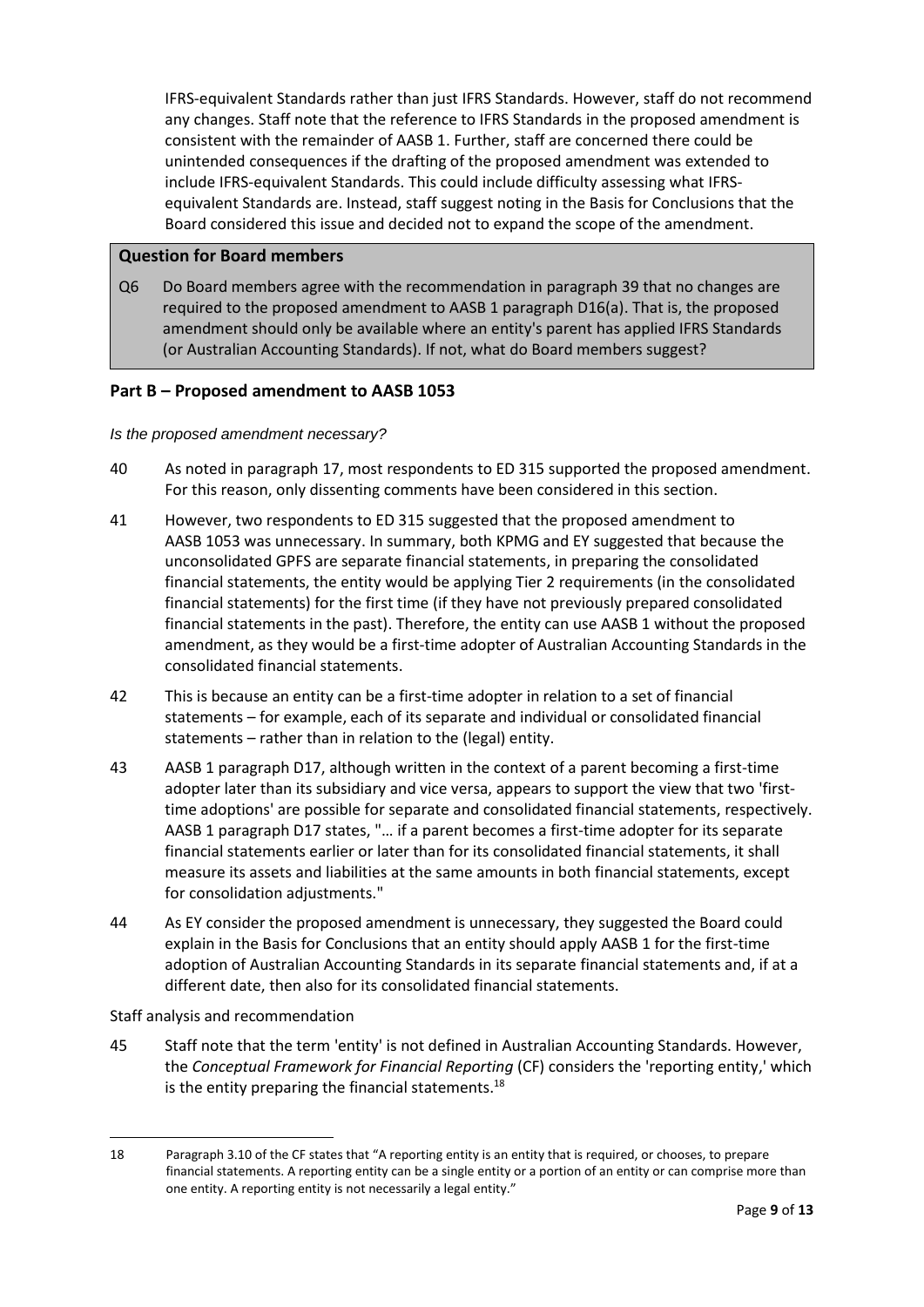- 46 Whilst typically separate financial statements are prepared in addition to consolidated financial statements, $19$  staff note that, "An entity that is exempted in accordance with paragraphs 4(a), Aus4.1 and Aus4.2 of AASB 10 from consolidation or paragraphs 17, Aus17.1 and Aus17.2 of AASB 128 from applying the equity method may present separate financial statements as its only financial statements". 20
- 47 Therefore, if the rationale that an entity can be a first-time adopter in both its separate and consolidated financial statements is applied to the SGE fact pattern, the unconsolidated GPFS (Tier 2 – Reduced Disclosure Requirements) prepared by the SGE would be considered separate financial statements. Consequently, from 1 July 2021, the SGE can no longer apply the exemption in AASB 10 paragraph Aus4.2 and if a parent must prepare consolidated financial statements (Tier 2 – Simplified Disclosures GPFS). If they have not previously prepared consolidated financial statements that complied with Australian Accounting Standards, they would be a first-time adopter. They could apply AASB 1 in the consolidated financial statements without the proposed amendment.
- 48 Staff acknowledge that the proposed amendment might not be strictly necessary on a technical reading of Australian Accounting Standards. However, staff note that the relief provided by the proposed amendment is consistent with the relief provided by paragraph 18A(b) of AASB 1053. Paragraph 18A(b) was added to AASB 1053 as part of the removal of SPFS and the reporting entity concept.
- 49 Whilst KPMG has suggested that paragraph 18A(b) is also unnecessary for the reasons outlined in paragraph [41,](#page-8-2) staff note that the Board decided to add the relief to explicitly state that entities in such circumstances could apply AASB  $1.^{21}$  Notwithstanding the Board's reasons for including paragraph 18A(b) in AASB 1053, the rationale outlined in paragraph [42](#page-8-3) could suggest that the issue of whether or not consolidation is a recognition and measurement requirement was irrelevant to an entity's ability to apply AASB 1. The entity could have used AASB 1 regardless.
- 50 On balance, whilst the amendment to AASB 1053 proposed in ED 315 might not be strictly necessary due to the requirements in AASB 1 paragraph D17, in staffs' view, the proposed amendment is helpful to stakeholders. The proposed amendment clarifies that an entity can apply AASB 1 on transition and is consistent with the approach adopted by the Board in AASB 2020-2. The proposed amendment also provides entities with an accounting policy choice that would otherwise be unavailable; that is, they can choose whether to apply AASB 1 or AASB 108 *Accounting Policies, Changes in Accounting Estimates and Errors*<sup>22</sup> to their transition. Staff do, however, acknowledge that most entities are expected to choose AASB 1, so they can apply the consolidation relief set out in Appendix C.

<sup>19</sup> AASB 127 *Separate Financial Statements* paragraph 6.

<sup>20</sup> AASB 127 paragraph 8 (as it applied to annual periods beginning before 1 July 2021).

<sup>21</sup> The intention of paragraph 18A(b) was to provides specific guidance for entities that were preparing SPFS that complied with all the recognition and measurement requirements in Australian Accounting Standards, without presenting consolidated financial statements, on the basis that neither the parent nor the group was a reporting entity. The Basis for Conclusions to AASB 1053 notes that paragraph 18A(b) was added to AASB 1053 "as the Board was aware there were mixed views amongst stakeholders as to whether or not consolidation was to be considered a R&M requirement. The Board decided to make amendments to paragraph 18A to explicitly state that entities would be able to apply either AASB 1 (including the relief for preparing consolidated financial statements in Appendix C) or AASB 108 for first-time adoption of GPFS where a parent entity either:

<sup>(</sup>a) did not apply the requirements of AASB 10 and hence did not prepare consolidated financial statements; or

<sup>(</sup>b) did not prepare consolidated financial statements on the basis that neither the entity nor the consolidated entity was not a reporting entity, and hence was not required by paragraph Aus4.2 to prepare consolidated financial statements where the entity was an ultimate Australian parent."

<sup>22</sup> AASB 1053 paragraph BC17 explains the Board's rationale for allowing an entity preparing Tier 2 GPFS for the first time to apply AASB 1 or AASB 108 to their transition. BC17 notes that, in some cases, it is envisaged that such entities might find application of Tier 2 reporting requirements retrospectively in accordance with AASB 108 more appropriate on cost-benefit grounds and should, therefore, be able to avail themselves of such a treatment.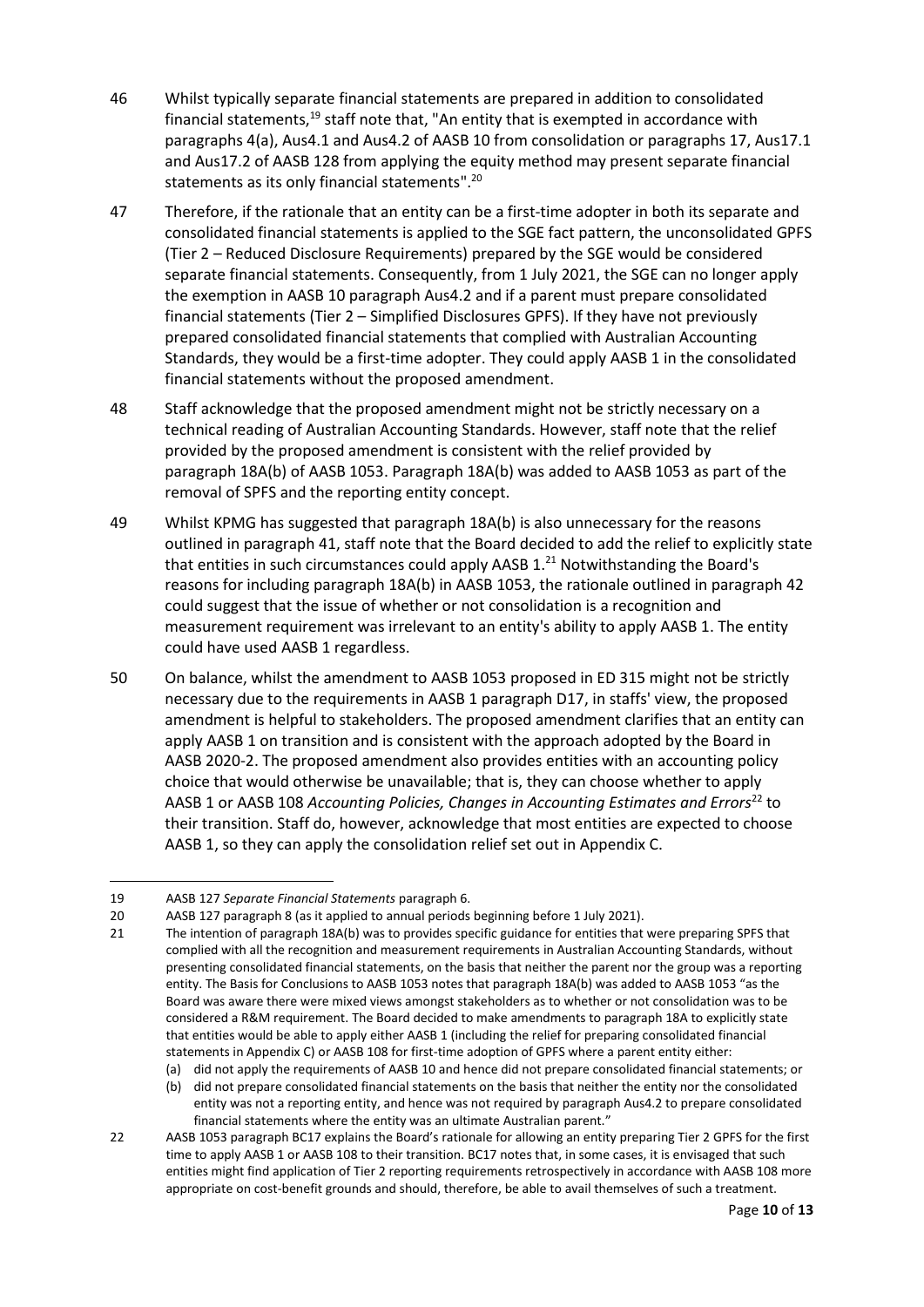- <span id="page-10-0"></span>51 Staff note that whilst some respondents suggested the relief was not necessary, they did not object to the proposed amendment. They also did not indicate that it would give rise to any unintended consequences (except for the scope being too narrow – see below). Staff, therefore, recommend the Board proceed with the proposed amendment.
- 52 Alternatively, as suggested in paragrap[h 44,](#page-8-4) instead of the proposed amendment, the Board could explain in the Basis for Conclusions that an entity should apply AASB 1 for the first-time adoption of Australian Accounting Standards in its separate financial statements and, if different, then also for its consolidated financial statements.

### **Question for Board members**

Q7 Do Board members agree with the recommendation in paragrap[h 51](#page-10-0) that whilst the proposed amendment to AASB 1053 might not be strictly necessary, the proposed amendment is helpful to stakeholders, and therefore the Board should proceed with the proposed amendment? If not, what do Board members suggest?

#### *Use of the term 'entity'*

53 Whilst not directly related to ED 315, KPMG suggested that "AASB 1053 would benefit from some further clarity around the use of the term 'entity.' This may help with interpretation of the intended meaning of the first-time adoption and reapplication of Australian Accounting Standards paragraphs of the Standard." For example, in a scenario where a group prepares consolidated financial statements in year one then prepares separate financial statements only in year two, in year three, certain transition and application requirements in AASB 1053 may not be able to be applied due to their drafting.

#### Staff analysis and recommendation

<span id="page-10-1"></span>54 Whilst clarifying or defining the term entity could resolve some possible challenges in applying AASB 1053, these challenges are not directly related to the removal of SPFS or the reporting entity concept. Accordingly, staff are of the view that these issues are outside the scope of the current project. Staff recommend that the issues of the first-time adoption and reapplication requirements in AASB 1053 are considered as part of a post-implementation review (PIR). This approach would allow staff to consider these possible issues in more detail, including understanding how prevalent or significant they might be and any consequences that might arise from clarifying the term entity.

#### **Question for Board members**

Q8 Do Board members agree with the recommendation in paragrap[h 54](#page-10-1) that whilst clarifying or defining the term entity could resolve some possible challenges in applying AASB 1053, it is more appropriate to consider the first-time adoption and reapplication requirements in AASB 1053 as part of a PIR? If not, what do Board members suggest?

#### *Scope of the proposed amendment*

- 55 EY, Deloitte and one other respondent (a technical adviser) provided feedback that, in their view, the scope of the proposed amendment is too narrow.
- <span id="page-10-2"></span>56 EY suggested that the proposed amendment, particularly paragraph 20A(b), is too narrow as there could be additional circumstances where an entity could become a first-time adopter in its consolidated financial statements either because it is no longer entitled to the exemption or may choose not to use the exemption.
- <span id="page-10-3"></span>57 Deloitte and one other respondent (a technical adviser) suggested that proposed paragraph 20A should also be available to NFP entities: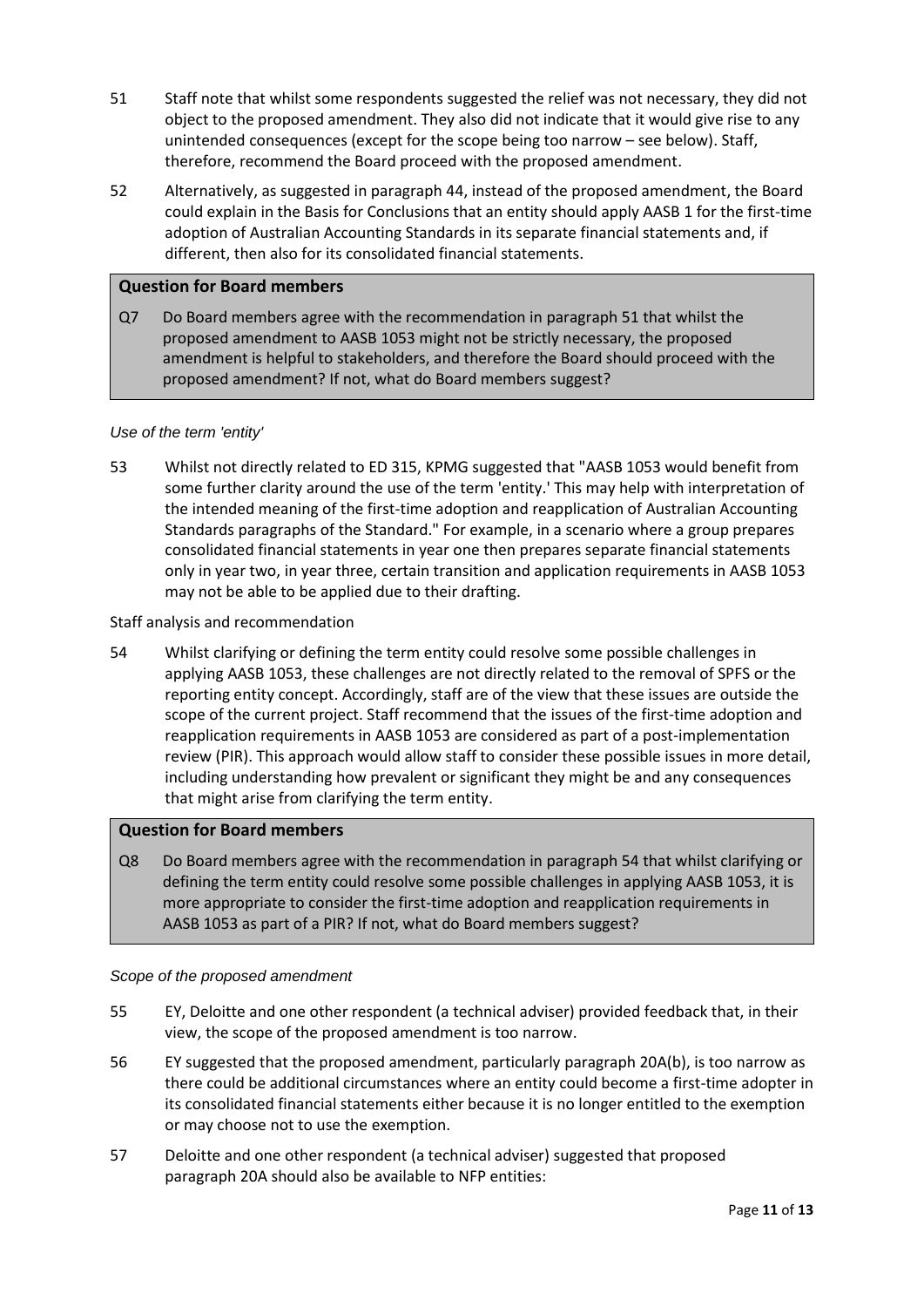- (a) Deloitte acknowledges the Board's rationale for limiting the proposed amendment to for-profit private sector entities (i.e. because NFP entities are not currently affected by the removal of SPFS and the reporting entity concept, and accordingly, the proposals should be limited to entities within the scope of AASB 2020-2). However, in their view, AASB 2020-2 primarily deals with the removal of SPFS for private sector for-profit entities, rather than the requirements for NFP entities already preparing GPFS in accordance with Tier 2 – Reduced Disclosure Requirements. As a result, they believe a broadening of the scope of the amendments to AASB 1053 is appropriate and will avoid any unforeseen impacts on NFP entities; and
- (b) the other respondent is aware of NFP entities preparing unconsolidated Tier 2 Reduced Disclosure Requirements GPFS and is of the view that they should have the same relief as for-profit entities if they were to move to consolidated Tier 2 – Simplified Disclosures GPFS.

Staff analysis and recommendation

- <span id="page-11-1"></span>58 Staff acknowledge EY's feedback in paragraph [56](#page-10-2) that there could be other circumstances where an entity could become a first-time adopter and would be unable to apply the proposed amendment. However, staff suggest that as those circumstances are not directly related to the removal of the SPFS or the reporting entity concept, it might be more appropriate to consider them as part of a PIR.
- 59 Staff also acknowledge Deloitte and the other respondent's feedback in paragraph [57](#page-10-3) and agree that for-profit and not-for-profit (NFP) entities are affected by the replacement of Tier 2 – Reduced Disclosure Requirements GPFS with Tier 2 – Simplified Disclosures GPFS. Staff also acknowledge that the scope of the proposed relief in ED 315 was limited to forprofit private sector entities for consistency with AASB 2020-2 and that the context of AASB 2020-2 was the removal of special purpose financial statements.
- 60 However, the removal of the reporting entity concept does not affect NFP entities at this time, and the relief (as drafted, and if extended) would only apply to a NFP entity that was preparing unconsolidated Tier 2 – Reduced Disclosure Requirements GPFS that then prepared consolidated Tier 2 – Simplified Disclosures GPFS. As NFP entities can continue to deem themselves to be non-reporting entities, apply the exemption in AASB 10 paragraph AusCFAus4.2 and prepare unconsolidated Tier 2 – Simplified Disclosures GPFS should they choose to, in staffs' view the preparation of consolidated financial statements should be a considered decision made by the entity (including any 'consequences' of doing so).
- 61 Staff acknowledge that it is also possible a NPF entity may no longer be able to deem themselves to be a non-reporting entity and would be required to prepare consolidated financial statements. However, staff do not expect this to be common and note that such a scenario would have existed historically (i.e. before any relief was contemplated by the Board). Therefore, such a scenario is arguably not a new circumstance for NFP entities to consider.
- <span id="page-11-0"></span>62 Therefore, staff recommend that the proposed amendment remain limited to certain forprofit private sector entities.

## **Question for Board members**

Q9 Do Board members agree with the recommendation in paragrap[h 58](#page-11-1) that whilst there might be other circumstances where an entity could become a first-time adopter in its consolidated financial statements, as those circumstances are not directly related to the removal of the SPFS or the reporting entity concept, they should be considered as part of a PIR? If not, what do Board members suggest?